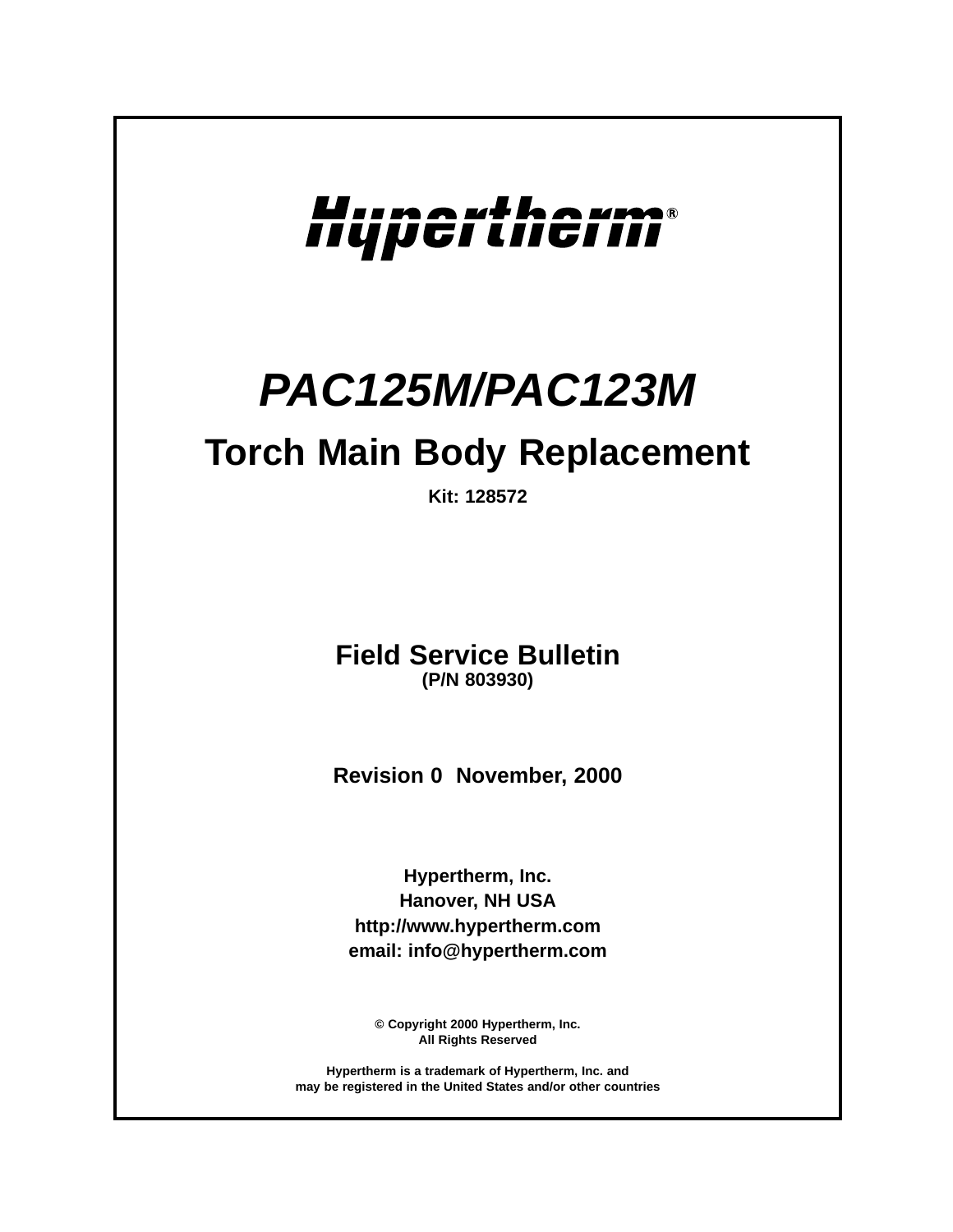### **U**iinaithaim nypertherin

The world leader in *plasma cutting technology*™

#### *Hypertherm, Inc.*

*Etna Road, P.O. Box 5010 Hanover, NH 03755 USA 603-643-3441 Tel (Main Office) 603-643-5352 Fax (All Departments) 800-643-9878 Tel (Technical Service) 800-737-2978 Tel (Customer Service)* 

#### *Hypertherm Automation*

*5 Technology Drive, Suite 300 West Lebanon, NH 03784 USA 603-298-7970 Tel 603-298-7977 Fax*

#### *Hypertherm Plasmatechnik GmbH*

*Technologiepark Hanau Rodenbacher Chaussee 6 D-63457 Hanau-Wolfgang, Germany 49 6181 58 2100 Tel 49 6181 58 2134 Fax 49 6181 58 2123 (Technical Service)*

#### *Hypertherm Singapore Pte Ltd*

*No. 19 Kaki Bukit Road 2 K.B. Warehouse Complex Singapore 417847, Republic of Singapore 65 841 2489 Tel 65 841 2490 Fax 65 841 2489 (Technical Service)*

#### *Japan*

*Shinjuku Park Tower, 30th Floor 3-7-1 Nishi-Shinjuku, Shinjuku-ku, Tokyo, 163-1030, Japan 81 03 5326 3142 Tel 81 03 5326 3001 Fax*

#### *Hypertherm UK Ltd*

*9 Berkeley Court, Manor Park Runcorn, Cheshire, England WA7 1TQ 44 1928 579 074 Tel 44 1928 579 604 Fax* 

#### *France*

*15 Impasse des Rosiers 95610 Eragny, France 33 1 30 37 15 28 Tel 33 1 30 37 15 79 Fax* 

#### *Hypertherm S.r.L.*

*Via Torino 2 20123 Milan, Italy 39 02 725 46 312 Tel 39 02 725 46 400 Fax 39 02 725 46 314 Tel (Technical Service)*

#### *Hypertherm B.V.*

*Burg. Haverkampstraat 13 7091 CN Dinxperlo, The Netherlands 31 315 655866 Tel 31 315 655886 Fax*

#### *Hypertherm B.V.*

*European Technical Service Organization (ETSO) Edisontraat 12 3281 NC Numansdorp, The Netherlands 00 800 49 73 7843 Toll Free in Europe 31 186 659494 Tel 31 186 659495 Fax*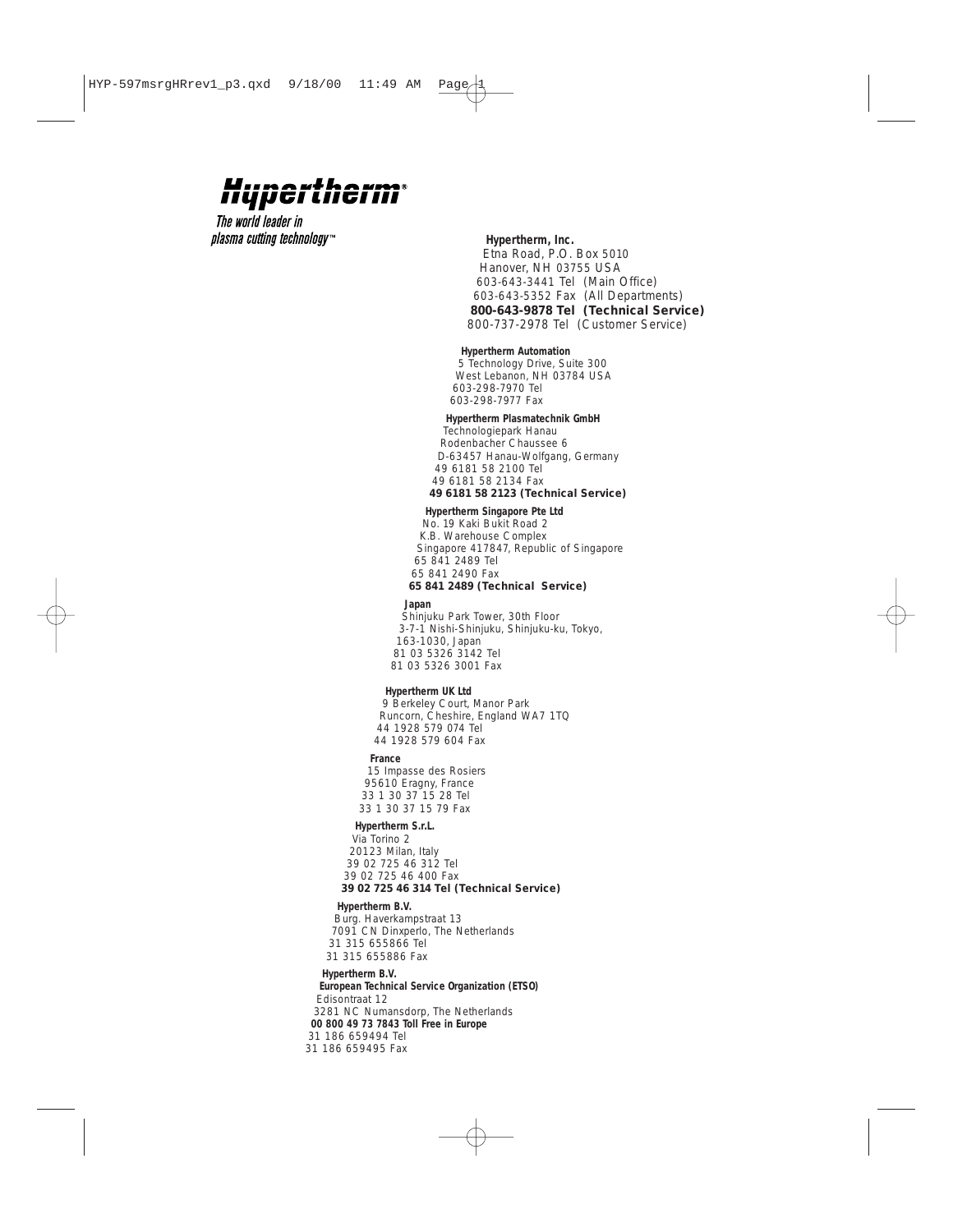# **Kit # 128572 Contents**

| <b>Part Number</b> | <b>Description</b>                                                               | Quantity |
|--------------------|----------------------------------------------------------------------------------|----------|
| 046066             | Heat Shrink: 3/8"ID Black/1"                                                     | 2        |
| 046072             | Heat Shrink: 1/2"ID Black/2.5"                                                   | 1        |
| 027599             | <b>External Retaining Ring</b>                                                   | 1        |
| 120583             | PAC125M/123M Torch Main Body w/switch<br>Replacement                             | 1        |
|                    | 6" Tie-wrap                                                                      | 3        |
| 803930             | <b>Field Service Bulletin:</b><br>PAC125M/PAC123M Torch Main Body<br>Replacement | 1        |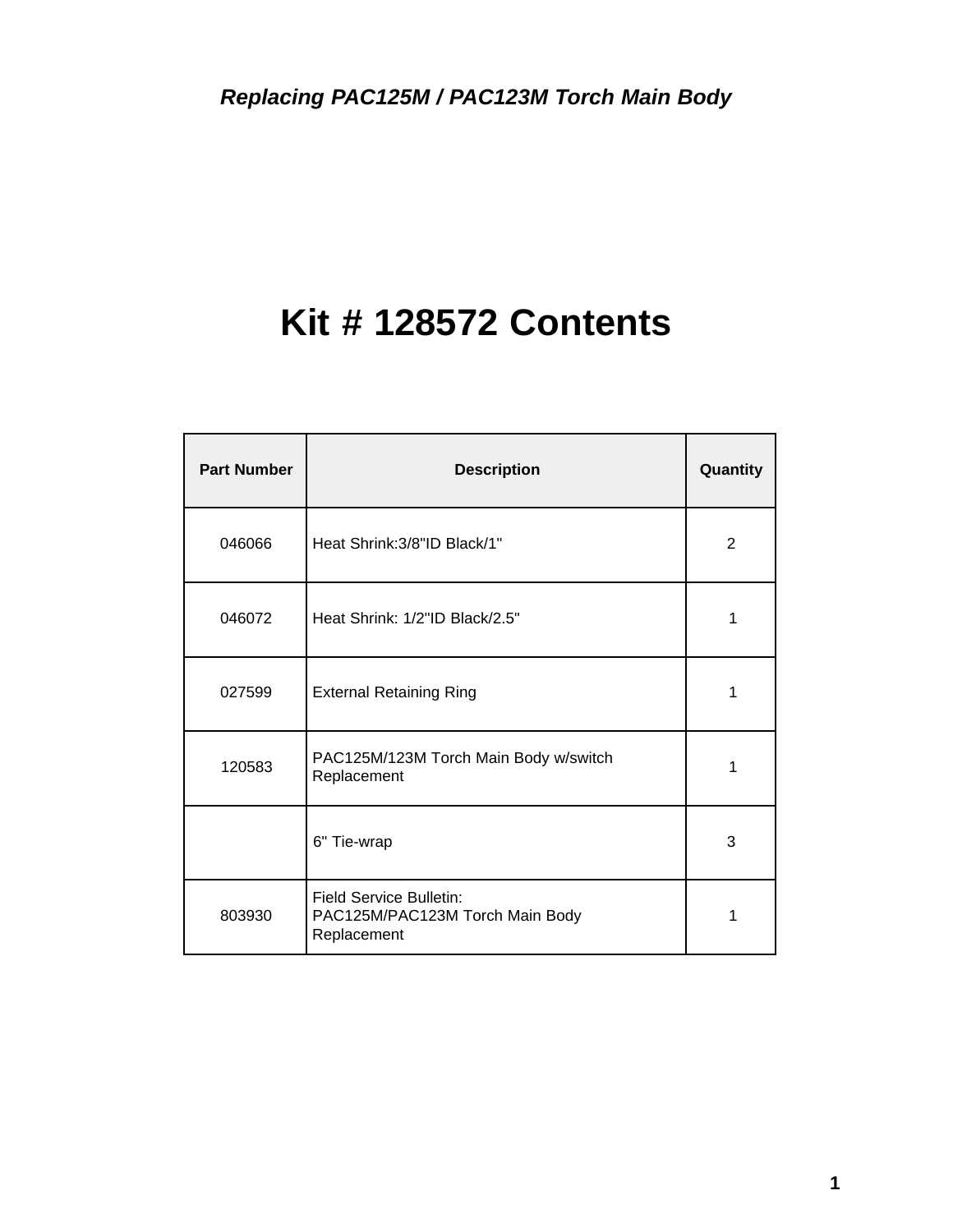# **Replacing PAC125M / PAC123M Torch Main Body**



## **WARNING**

## **INSTALLATION MUST BE PERFORMED ONLY BY HYPERTHERM DISTRIBUTORS OR QUALIFIED TECHNICIANS!!**

## **Removal of Torch Body from Torch Lead**

- **1. Set the power supply power switch to O (off), unplug the power cable and disconnect the gas supply.**
- 2. Remove consumables.
- 3. Unscrew the torch position sleeve from the torch mounting sleeve and slide it back out of the way.
- 4. Remove the retaining ring securing the torch mounting sleeve to the torch body. Remove and save the torch mounting sleeve. Discard old retaining ring.
- 5. Cut the tie wraps holding the plunger wire in place.
- 6. Carefully remove the heat shrink from the terminals of the microswitch and plunger wires. Do not cut wires under heat shrink. Disconnect the microswitch and plunger wire terminals.
- 7. Disconnect the gas nut from the torch body using 3/8" (9.5 mm) and 1/2" (13 mm) wrenches.
- 8. Remove the torch body